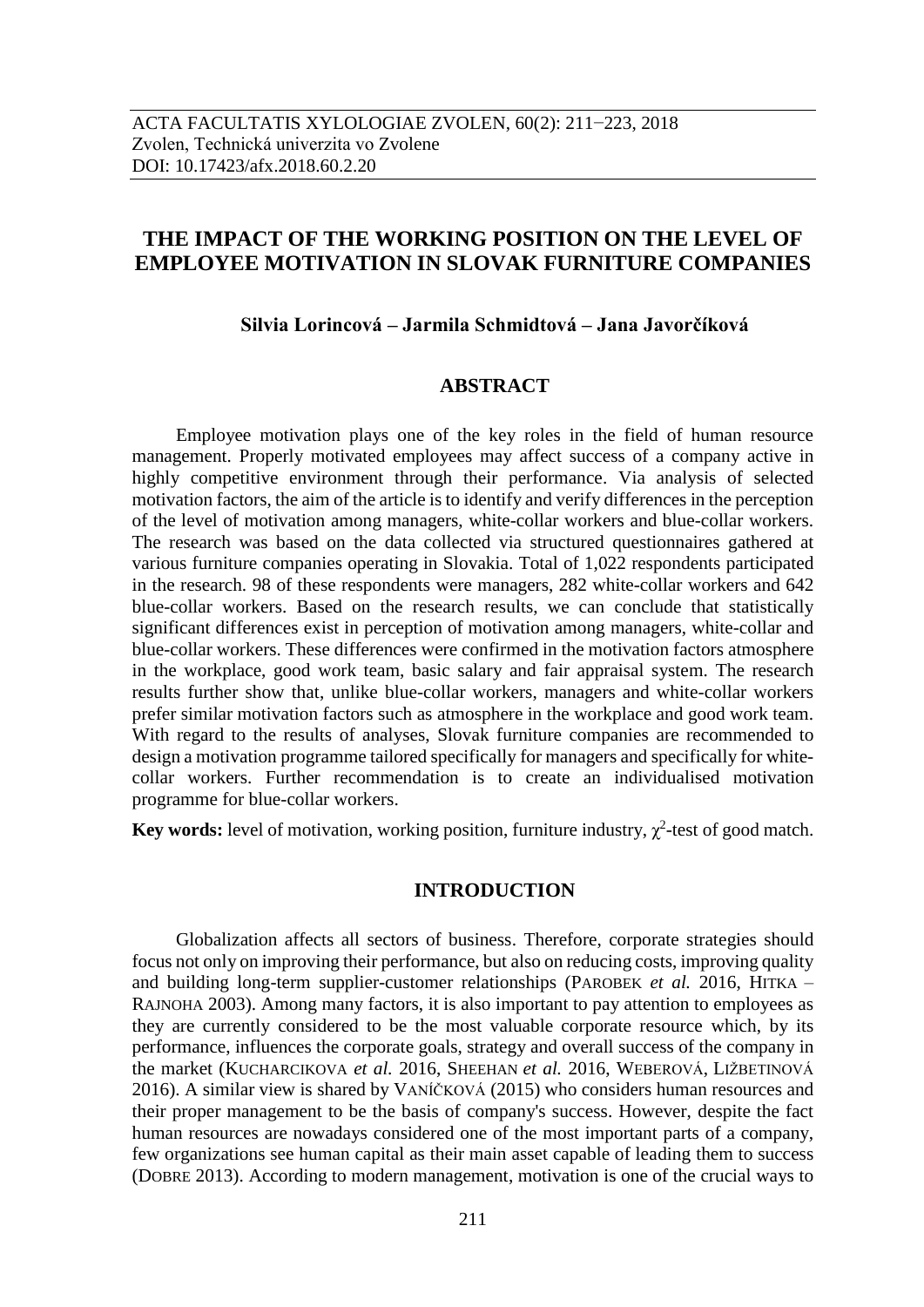manage employees' performance because motivated employees help their company to succeed by higher productivity (ALMACIK *et al.* 2012, VETRÁKOVÁ *et al.* 2007). The research of SÁNCHEZ-SELLERO *et al.* (2014) shows that the variable that exerts the greatest influence on job satisfaction is motivation. According to NOBRE *et al.* (2011) motivation is the main instrument which can be used for a direct correlation between wages and the results obtained. That is why motivation is one of the most important and most demanding tasks of human resources management (HITKA – SIROTIAKOVÁ 2011). Similar views are shared by MOREIRA and TJAHJONO (2015) and DAR *et al.* (2014), who believe that motivation can enhance the path to achievement the company goals. Motivation is the process that initiates, maintains, and sustains the goal-oriented behaviour of employees (HITKA *et al.* 2015). The manager's role is thus to know how to inspire, excite and motivate people to perform high-quality performances (MYŠKOVÁ 2001). QAYYUM (2012) and STANISIC and GUERRA (2010) research confirms the fact that a sufficiently motivated employee performs better in the long run. Employers need to develop awareness of the importance of motivation and rewarding for accomplished work, as job satisfaction is important not only for employees but also for the organization. On the other hand, inadequate rewarding of skilled employees raises the need to change job (KUMAR 2017, BROWN 2015).

It is important to understand that people can be motivated by anything that activates them and shows them certain direction and goal (HITKA *et al.* 2005). Recent research in the field (MYINT *et al.* 2016, DAMIJ *et al.* 2015, KAMASHEVA *et al.* 2015, ZÁVADSKÝ *et al.* 2015, DOBRE 2013, FAKHRUTDINOVA *et al.* 2013, KAMPF – KAMPF 2005) points out a large amount of motivation factors such as wage, promotion, bonuses and rewards. DOBRE (2013) found out that the prevalent methods of motivation include wages, promotion, bonuses and rewards. Wage represents one of the most distinctive motivation factors affecting employees' work performance according to ANDRONICEAN (2011). However, except for financial rewards, employees can be motivated by non-financial rewards or even by the change of the nature of their work (STURMAN – FORD 2015). According to ZÁVADSKÝ *et al.* (2015), the most common non-financial motivation tools include extra days off and corporate events. SHERIF *et al.* (2014) believes employees can be further motivated by an elaborate system of education and training. Another important motivation factor may be setting of demanding but achievable goals. Recent research of goal-setting has repeatedly shown that the setting of concrete and demanding goals leads to higher performance levels (STURMAN – FORD 2015).

Further research (CHEN *et al.* 2018, KOCMAN – WEBER 2018, LOPEZ-VALEIRAS *et al.*  2018, PALUŠ *et al.* 2018, RENARD – SNELGAR 2018, SELVARAJAN *et al.* 2018, GUAN *et al.*  2017, CHAN 2017, MA – WNAG 2017, RAJASEKAR – PREMKUMAR 2017, ROŽMAN *et al.* 2017, STADNICKA – SAKANO 2017, KUCHARČÍKOVÁ *et al.* 2015, Jelačić *et al.* 2010) explored the level and differences of motivation in various areas of the economy. BELLÉ and CANTARELLI (2018) and CHEN *et al.* (2018) investigated motivation in the public sector. ŠIPOŠOVÁ and KOSTRUB (2015) analysed motivation factors and low significance or absence thereof in the public sector. Motivation in healthcare was dealt with by RAHMAN *et al.* (2018). Research results of MYŠKOVÁ *et al.* (2016) show that employees working in urban areas preferred finances and employees working in towns considered social relationships important. LIŽBETINOVÁ *et al.* (2016) examined the level of motivation of employees of transport and logistics companies in the Czech Republic and in a selected regions of the PRC. The results show that men are motivated to high performance by the basic salary and job security. ZÁVADSKÝ *et al.* (2015) examined the motivation factors in Slovak production and nonproduction enterprises over time. The result is the statement that in the aftermath of the economic crisis, Slovak employees are motivated by factors such as basic salary, job security and good work team. In the field of wood-processing industry, FALETAR *et al.* (2015)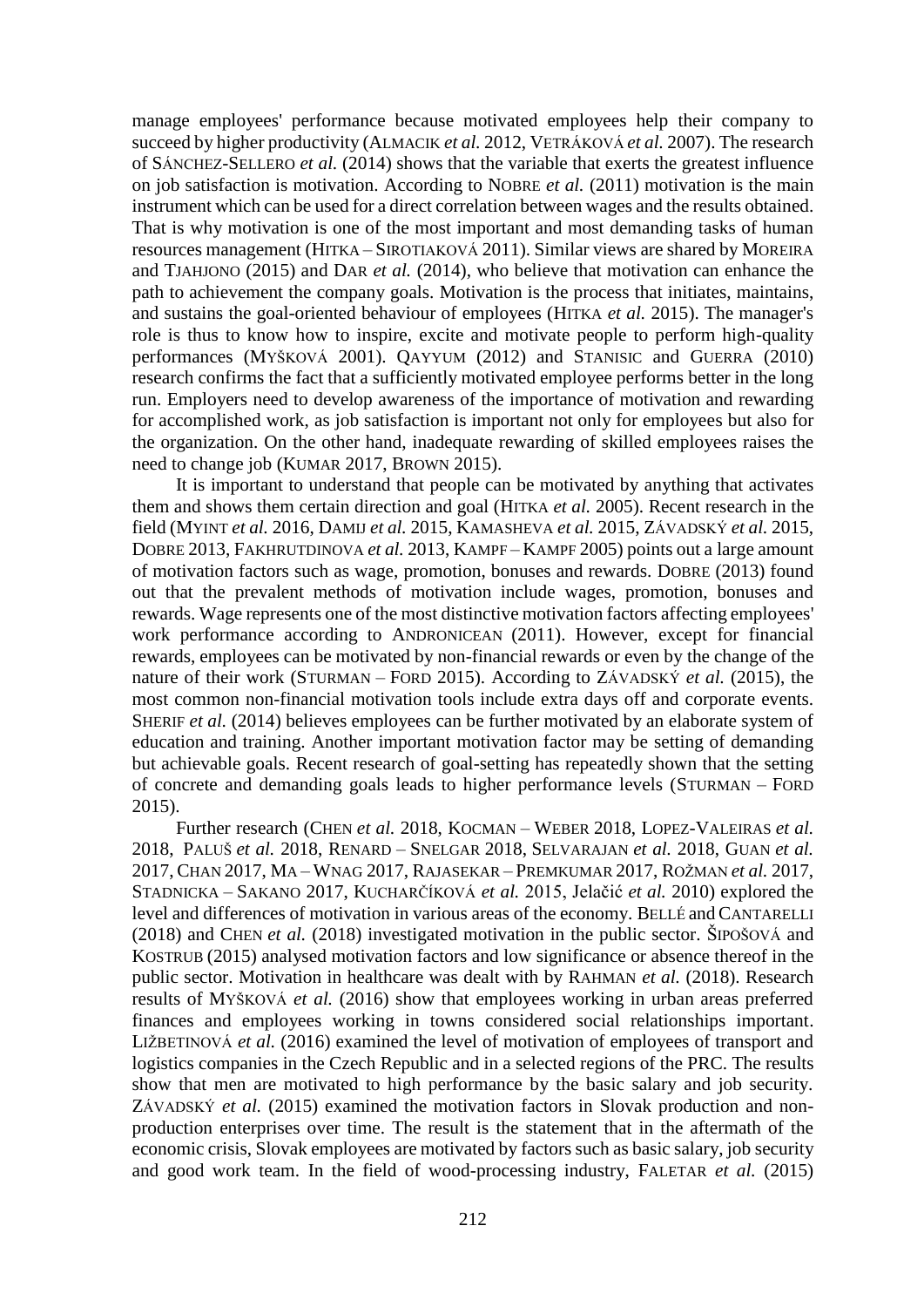analyzed the motivation from the perspective of time. Their research results show that employees were most concerned about physiological needs in the time of a crisis, whereas in the time of an economic recovery, employees consider social needs to be of more importance.

The research presented point to the existence of a wide range of motivation factors that are applied in business practice which is generally segmented into the top management, middle management and lower management that supervises executive employees. Employees at each level of organization perform all functions, however, because of their different competencies, responsibilities and needs, their motivation varies. It is confirmed by research findings of KAMPF *et al.* (2017) who studied motivation in terms of working position. As a result, senior managers working in small and medium-sized enterprises providing transport services to the forestry sector in Slovakia are motivated by factors such as job security, fair appraisal system and basic salary. Blue-collar workers are motivated by factors such as atmosphere in the workplace, good work team and work environment. The aim of the article is to identify the motivation factors that are decisive for managers, whitecollar and blue-collar workers in furniture enterprises in Slovakia and to confirm the differences in the perception of the level of motivation among individual working positions of employees.

#### **METHODOLOGY**

The research aimed at analysis of the motivation level in Slovak furniture companies. Data collection was carried out through a questionnaire consisting of two parts. The first part examined the socio-demographic characteristics of the respondents (such as gender, age, completed education, seniority and job position). In the second part of the questionnaire, respondents expressed their opinion on the level of motivation through 30 motivation factors. Motivation factors relating to mutual relationships (atmosphere in the workplace, good work team, communication in the workplace, supervisor's approach), to career aspiration (opportunity to apply one's own ability, career advancement, competences, prestige, individual decision-making, selfactualization, personal growth, recognition), to finance (basic salary, fringe benefits, fair appraisal system), to work conditions (physical effort at work, occupational safety, job security, workload and type of work, information about performance result, working hours, work environment, job performance, mental effort, stress), and to social needs (social benefits, mission of the company, name of the company, region's development, relation to the environment, free time) were analysed. Motivation factors were listed alphabetically to avoid influencing the respondents. In identifying the importance of motivation factors, the Likert scale was used (1 = unimportant, 2 = low importance, 3 = neutral,  $4 =$  important, and  $5 =$  very important).

Respondents working in the furniture industry in Slovakia were contacted electronically in order to verify the existence of differences in the perception of motivation in this sector of the economy, depending on the job position. The selection of respondents was made so that the selection file covered the entire territory of Slovakia. A sample unit was being obtained over a period of two years, 2015 and 2016. After casting out the incorrectly filled out questionnaires, the sample unit comprised a total of 1,022 respondents structured in Table 1.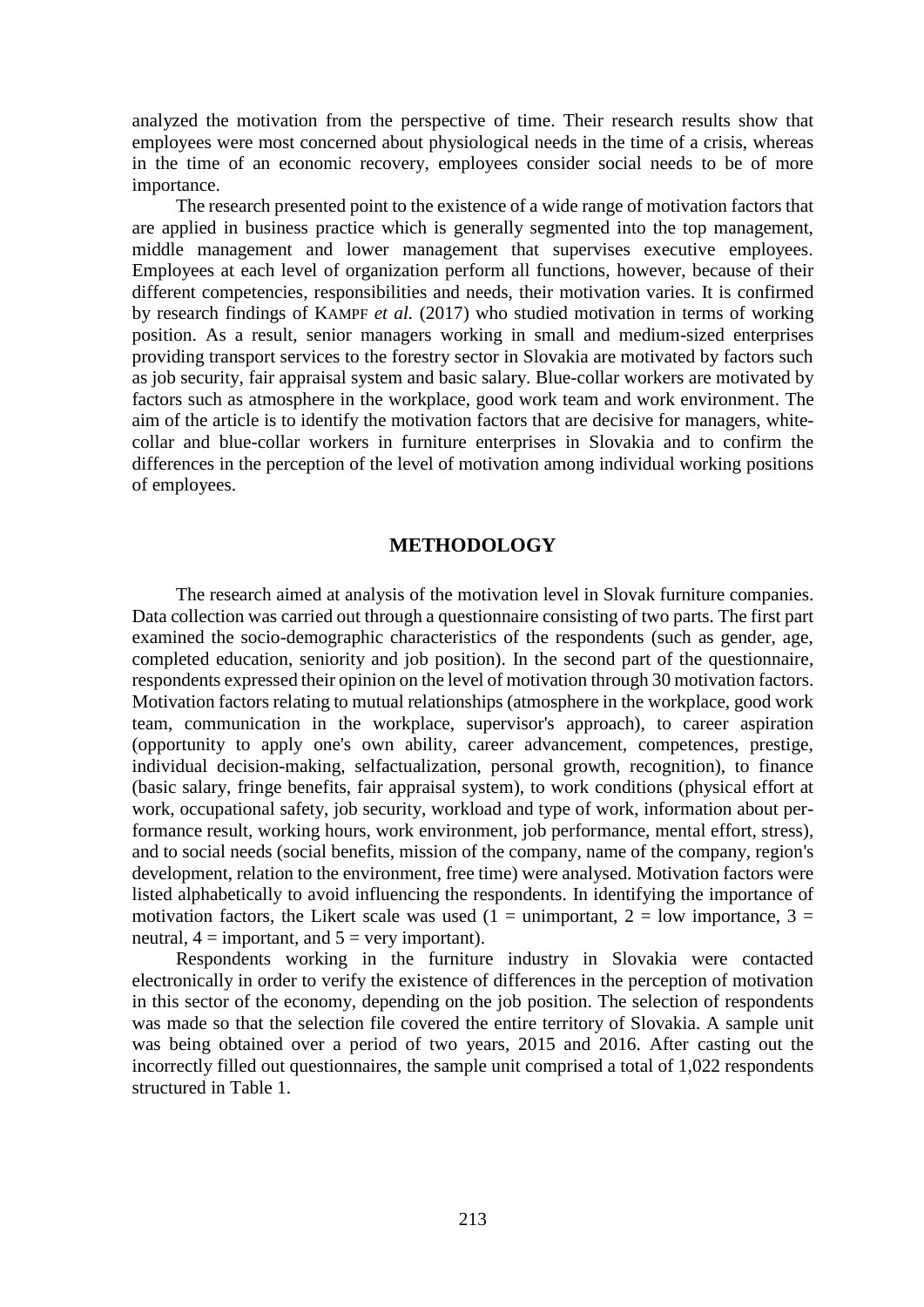| Factor              |                          |           | 2015      | 2016      |           |  |
|---------------------|--------------------------|-----------|-----------|-----------|-----------|--|
|                     |                          | Absolute  | Relative  | Absolute  | Relative  |  |
|                     |                          | variables | variables | variables | variables |  |
| <b>Sex</b>          | Male                     | 414       | 79.31%    | 352       | 70.40%    |  |
|                     | Female                   | 108       | 20.69%    | 148       | 29.60%    |  |
|                     | Under 30 years           | 162       | 31.03%    | 118       | 23.60%    |  |
|                     | $31-40$ years            | 252       | 48.28%    | 157       | 31.40%    |  |
| Age                 | $41 - 50$ years          | 108       | 20.69%    | 137       | 27.40%    |  |
|                     | 51 and more years        | $\Omega$  | $0.00\%$  | 88        | 17.60%    |  |
|                     | Primary education        | $\Omega$  | 0.00%     | 14        | 2.80%     |  |
| Education           | High school without GCSE | 252       | 48.28%    | 97        | 19.40%    |  |
|                     | High school with GCSE    | 198       | 37.93%    | 272       | 54.40%    |  |
|                     | University               | 72        | 13.79%    | 117       | 23.40%    |  |
|                     | $0 - 2$ years            | 36        | 6.90%     | 49        | 9.80%     |  |
|                     | $2-4$ years              | 54        | 10.34%    | 100       | 20.00%    |  |
| Seniority           | 4–6 years                | 126       | 24.14%    | 105       | 21.00%    |  |
|                     | 6-8 years                | 306       | 58.62%    | 244       | 48.80%    |  |
|                     | Over 10 years            | $\Omega$  | $0.00\%$  | 2         | 4.00%     |  |
| Working<br>position | Managers                 | 42        | 8.05%     | 56        | 11.20%    |  |
|                     | White-collar workers     | 84        | 16.09%    | 198       | 39.60%    |  |
|                     | Blue-collar workers      | 396       | 75.86%    | 246       | 49.20%    |  |

**Tab. 1 Distribution of respondents by demographic characteristics.**

The research results were processed by the STATISTICA 12 software. Via  $\chi^2$ - test of good match, hypotheses were tested:

- *H1 = We assume that statistically significant differences exist in perceptions of motivation among managers, white-collar workers and blue-collar workers.*
- *H2 = We assume that managers and white-collar workers will prefer similar motivation factors, different from blue-collar workers.*

If the dependence via  $\chi^2$ -test of good match is confirmed, Pearson and Cramer coefficient of contingency is used to measure the intensity. If statistically significant contingency by means of tables of residual abilities is confirmed, the character of dependence between the examined signs characters will be examined in greater detail.

#### **RESULTS AND DISCUSSION**

The level of motivation in Slovak furniture companies was monitored by motivation factors, which were ranked according to importance and at the same time by working position (Table 2).

According to the results presented in Table 2, managers attributed the highest importance to the motivation factor: good work team. The atmosphere in the workplace was ranked in the second place and basic salary was rated in the third place. White-collar workers identified the atmosphere in the workplace as the most important motivation factor. For white-collar workers, the motivation factor: good work team was the second most important motivation factor. Just like the managers, white-collar workers ranked basic salary third. Our findings are confirmed by the research results of KAMPF *et al.* (2017) according to which senior managers are motivated by basic salary. However, unlike managers and white-collar workers, blue-collar workers preferred other motivation factors as well. Blue-collar workers considered basic salary as the most important motivation factor. The second most important motivation factor for the blue-collar workers was supervisor's approach and the third most important motivation factor was fair appraisal system.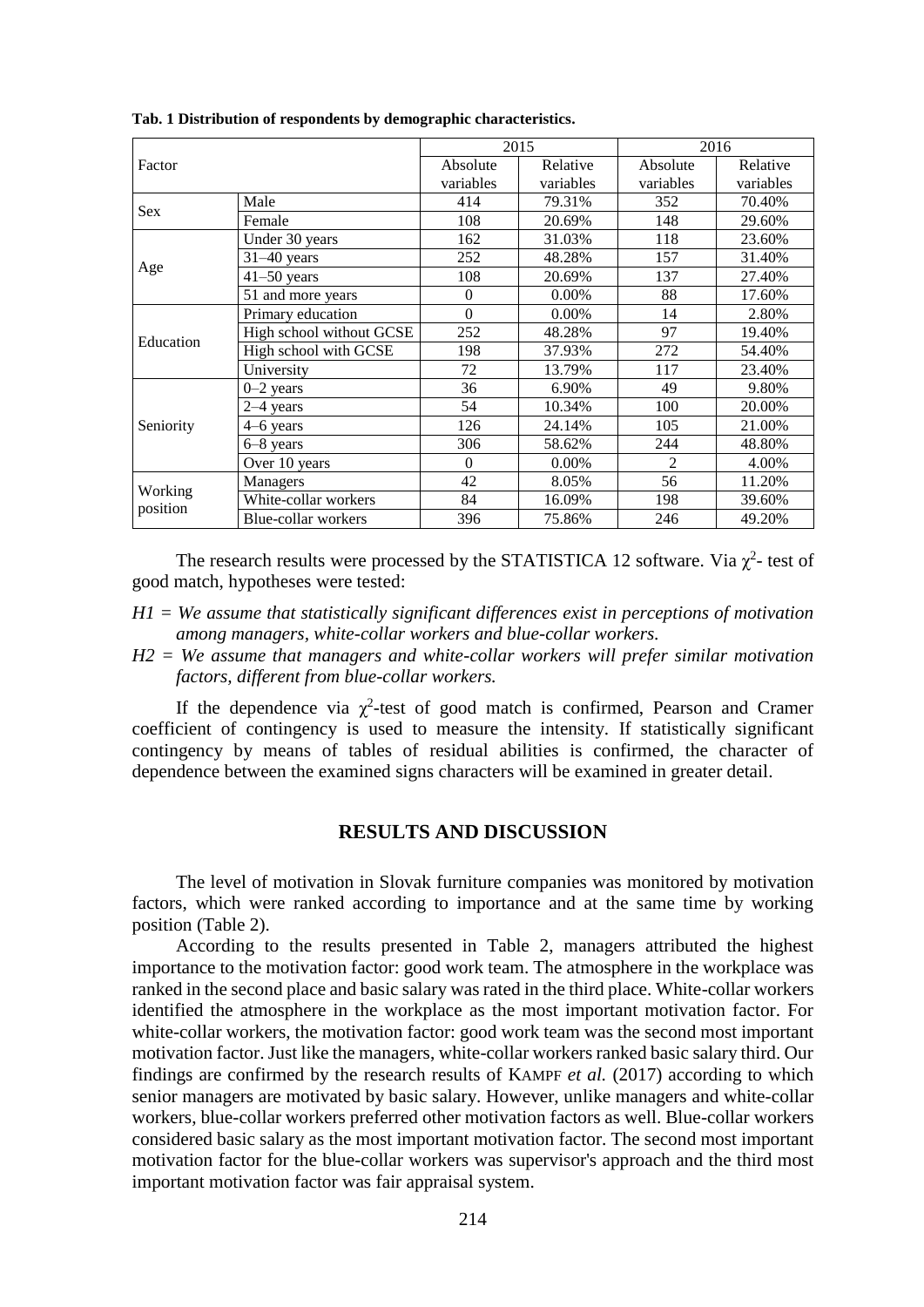| Managers                                  |           | White-collar workers                      |           | Blue-collar workers                       |           |  |
|-------------------------------------------|-----------|-------------------------------------------|-----------|-------------------------------------------|-----------|--|
| Motivation factor                         | $\bar{X}$ | Motivation factor                         | $\bar{X}$ | Motivation factor                         | $\bar{X}$ |  |
| Good work team                            | 4.51      | Atmosphere in the<br>workplace            | 4.49      | Basic salary                              | 4.42      |  |
| Atmosphere in the<br>workplace            | 4.50      | Good work team                            | 4.47      | Supervisor's approach                     | 4.35      |  |
| Basic salary                              | 4.49      | Basic salary                              | 4.45      | Fair appraisal system                     | 4.34      |  |
| Job security                              | 4.48      | Supervisor's approach                     | 4.42      | Good work team                            | 4.34      |  |
| Fair appraisal system                     | 4.44      | Job security                              | 4.41      | Job security                              | 4.34      |  |
| Supervisor's approach                     | 4.44      | Fair appraisal system                     | 4.40      | Atmosphere in the<br>workplace            | 4.32      |  |
| Communication in the<br>workplace         | 4.40      | Communication in the<br>workplace         | 4.37      | Fringe benefits                           | 4.28      |  |
| Fringe benefits                           | 4.36      | Fringe benefits                           | 4.36      | Communication in the<br>workplace         | 4.17      |  |
| Work environment                          | 4.22      | Work environment                          | 4.23      | Working hours                             | 4.16      |  |
| Workload and type of<br>work              | 4.18      | Working hours                             | 4.21      | Work environment                          | 4.11      |  |
| Job performance                           | 4.17      | Workload and type of<br>work              | 4.18      | Free time                                 | 4.10      |  |
| Recognition                               | 4.16      | Job performance                           | 4.17      | Recognition                               | 4.09      |  |
| Working hours                             | 4.12      | Social benefits                           | 4.16      | Job performance                           | 4.07      |  |
| Opportunity to apply one's<br>own ability | 4.10      | Recognition                               | 4.15      | Social benefits                           | 4.04      |  |
| <b>Stress</b>                             | 4.08      | Opportunity to apply one's<br>own ability | 4.14      | Workload and type of<br>work              | 4.04      |  |
| Individual decision-<br>making            | 4.07      | Personal growth                           | 4.13      | <b>Stress</b>                             | 4.02      |  |
| Personal growth                           | 4.06      | <b>Stress</b>                             | 4.12      | Personal growth                           | 3.98      |  |
| Selfactualization                         | 4.04      | Mental effort                             | 4.11      | Mental effort                             | 3.96      |  |
| Mental effort                             | 4.03      | Selfactualization                         | 4.08      | Career advancement                        | 3.95      |  |
| Social benefits                           | 4.01      | Career advancement                        | 4.05      | Individual decision-<br>making            | 3.94      |  |
| Information about<br>performance result   | 4.01      | Free time                                 | 4.04      | Opportunity to apply one's<br>own ability | 3.92      |  |
| Free time                                 | 3.98      | Individual decision-<br>making            | 4.03      | Relation to the<br>environment            | 3.89      |  |
| Name of the company                       | 3.97      | Information about<br>performance result   | 4.01      | Selfactualization                         | 3.86      |  |
| Mission of the company                    | 3.95      | Name of the company                       | 3.95      | Competences                               | 3.85      |  |
| Career advancement                        | 3.94      | Mission of the company                    | 3.91      | Information about<br>performance result   | 3.85      |  |
| Competences                               | 3.92      | Relation to the<br>environment            | 3.90      | Region's development                      | 3.83      |  |
| Relation to the                           |           |                                           |           |                                           |           |  |
| environment                               | 3.89      | Competences                               | 3.87      | Physical effort at work                   | 3.81      |  |
| Region's development                      | 3.80      | Region's development                      | 3.75      | Mission of the company                    | 3.80      |  |
| Prestige                                  | 3.77      | Physical effort at work                   | 3.73      | Name of the company                       | 3.79      |  |
| Physical effort at work                   | 3.58      | Prestige                                  | 3.68      | Prestige                                  | 3.66      |  |

Five motivation factors which ranked first in terms of importance and job ranking were chosen for further analysis. These were atmosphere in the workplace, good work team, basic salary, supervisor's approach, and fair appraisal system. The observed relative variables of selected motivation factors are presented in Table 3.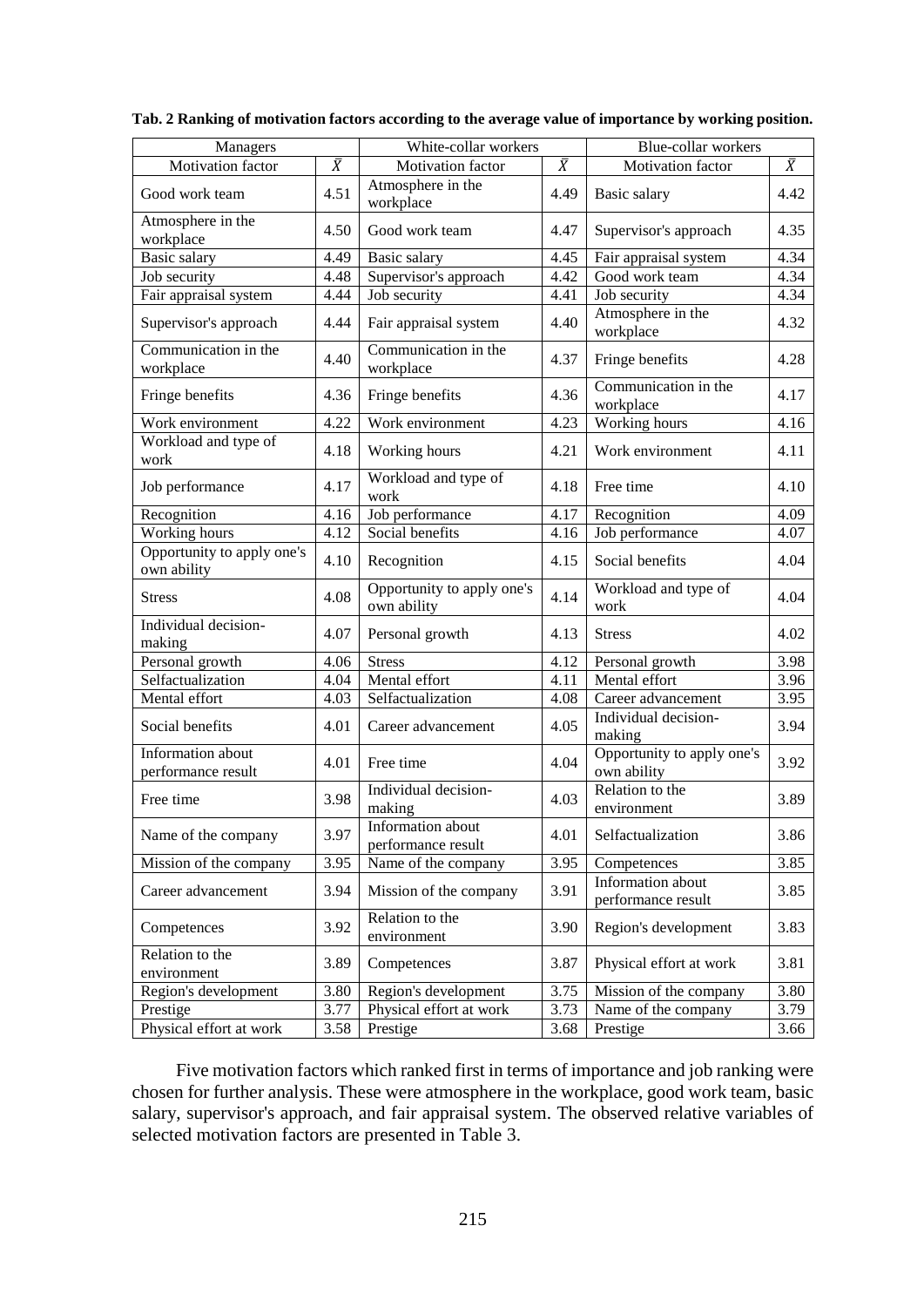| Motivation factor Working position |                                        | Unimportant | Low<br>importance | Neutral | Important | Very<br>important |
|------------------------------------|----------------------------------------|-------------|-------------------|---------|-----------|-------------------|
|                                    | Managers                               | 0.47%       | 1.41%             | 7.04%   | 30.28%    | 60.80%            |
| workplace                          | Atmosphere in the White-collar workers | 0.24%       | 0.08%             | 7.67%   | 34.69%    | 57.31%            |
|                                    | Blue-colar workers                     | 1.00%       | 2.08%             | 12.61%  | 32.99%    | 51.33%            |
|                                    | <b>Managers</b>                        | 0.47%       | 1.17%             | 7.04%   | 29.81%    | 61.50%            |
| Good work team                     | White-collar workers                   | 0.08%       | 1.31%             | 7.59%   | 31.84%    | 59.18%            |
|                                    | Blue-collar workers                    | 1.29%       | 2.69%             | 9.74%   | 33.62%    | 52.67%            |
|                                    | Managers                               | 1.17%       | 2.35%             | 7.75%   | 24.18%    | 64.55%            |
| Basic salary                       | White-collar workers                   | 0.90%       | 1.39%             | 8.57%   | 26.53%    | 62.61%            |
|                                    | Blue-collar workers                    | 2.01%       | 3.22%             | 8.74%   | 22.71%    | 63.32%            |
| Supervisor's<br>approach           | Managers                               | 0.47%       | 1.64%             | 10.56%  | 27.93%    | 59.39%            |
|                                    | White-collar workers                   | 0.49%       | 3.35%             | 8.00%   | 30.12%    | 58.04%            |
|                                    | Blue-collar workers                    | 0.86%       | 3.19%             | 10.03%  | 31.54%    | 54.39%            |
| Fair appraisal<br>system           | Managers                               | 0.47%       | 1.88%             | 8.92%   | 30.28%    | 58.45%            |
|                                    | White-collar workers                   | 0.73%       | 1.14%             | 9.88%   | 33.47%    | 54.78%            |
|                                    | Blue-collar workers                    | 1.40%       | 2.94%             | 10.88%  | 29.86%    | 54.92%            |

**Tab. 3 Relative variables of selected motivation factors.**

Table 3 shows that the motivation factor: atmosphere in the workplace was evaluated by substantial majority of the employees of all working categories to be of importance 5; as a very important motivation factor. The second motivation factor: good work team was, by most employees, identified as a very important motivation factor as well. Based on the results presented in Table 3, more than 60% of employees ranked the third motivation factor: basic salary the highest importance. More than half of the employees identified the motivation factor: supervisor's approach as "very important". Motivation factor: fair appraisal system shows that the substantial majority of employees evaluated this factor as "very important".

Further, the dependence between the working category and selected motivation factors was verified. Due to the fact that we worked with categorical variables (or, where appropriate, ordinal variables) in order to determine dependency between working position and individual motivation factors, the  $\chi^2$ -test of good match was used.

The atmosphere in the workplace was the first analysed motivation factor. On the basis of the results (p-level = 0.000; Pearson chi-quadrate test =  $67.31$ ; Contiguous coefficient = 0.12; Cramer's  $V = 0.09$ ; Degrees of freedom = 8) we can state that among the monitored signs we have confirmed statistically significant contingency at the level of significance of 5%. Hereby we confirm the H1 hypothesis. Therefore, we can conclude that statistically significant differences exist in the perception of the motivation factor atmosphere in the workplace among the managers, white-collar workers and blue-collar workers. Based on the contingent coefficient or Cramer's V, the dependence is estimated as weak. The dependency pattern is presented in Table 4 via residual frequencies.

|                            | Unimportant | Low<br><i>importance</i> | Neutral  | Important | Very<br>important |
|----------------------------|-------------|--------------------------|----------|-----------|-------------------|
| Managers                   | $-1.16$     | $-0.23$                  | $-15.64$ | $-12.42$  | 29.46             |
| White-collar workers       | $-6.10$     | $-16.92$                 | $-37.24$ | 18.32     | 41.94             |
| <b>Blue-collar workers</b> | 7.26        | 17.15                    | 52.88    | $-5.90$   | $-71.40$          |

**Tab. 4 Atmosphere in the workplace – residual frequencies.**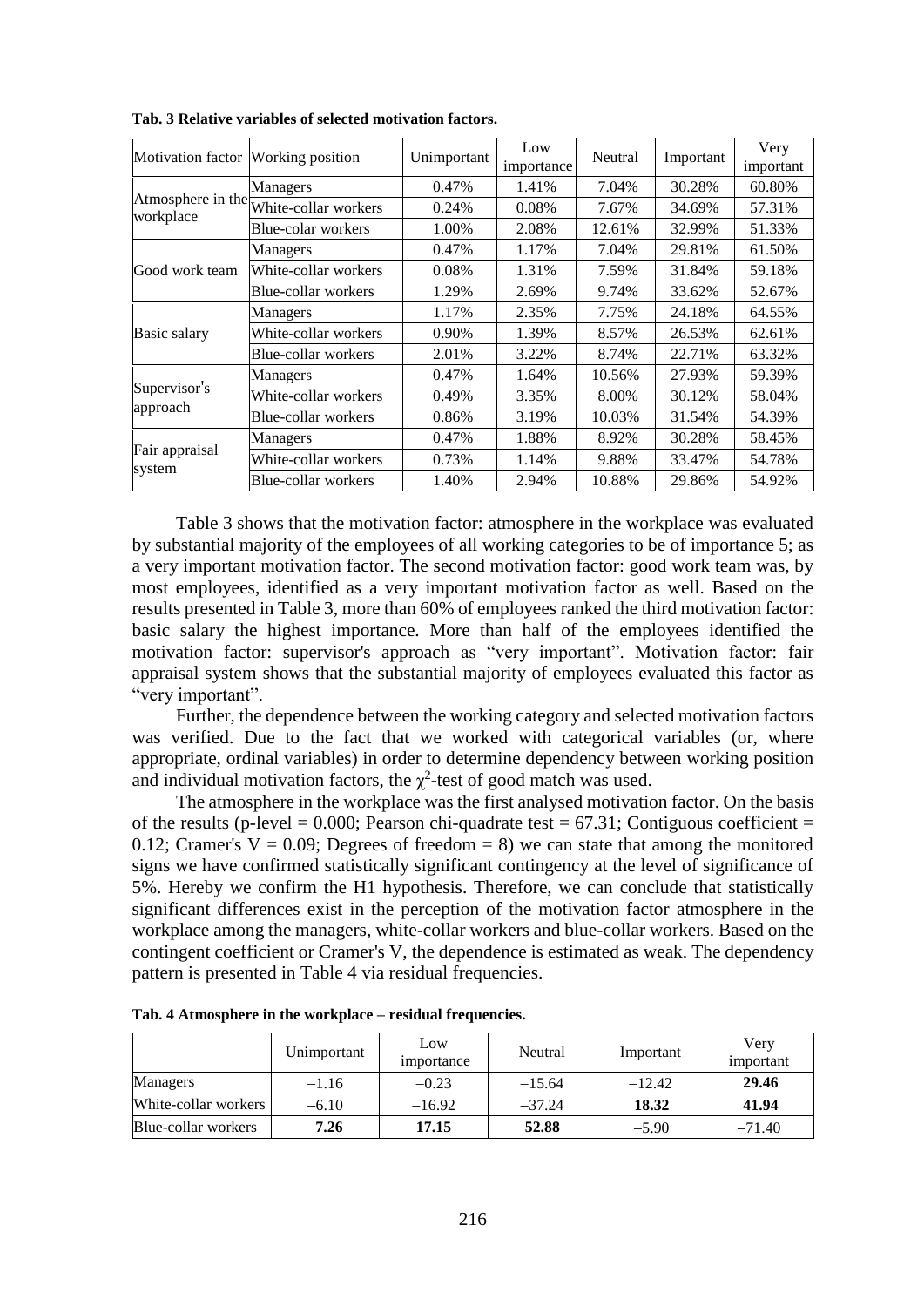Table 4 shows that managers and white-collar workers prefer to evaluate the motivation factor: atmosphere in the workplace as "very important", whereas blue-collar workers consider as neutral and unimportant motivation factor. Managers and white-collar workers are aware of the importance of atmosphere in the workplace and interpersonal relationships at the workplace as this factor has a major impact on the quality and performance. On the other hand, blue-collar workers consider this motivation factor adequately important. Our results were not confirmed by KAMPF *et al.* (2017) who came to a different conclusion that atmosphere in the workplace is an important factor for blue-collar workers. However, the focus of KAMPF'S research was slightly different from our research (transport services for the forestry sector). Based on the results, we hereby confirm the H2 hypothesis.

Another tested relationship was the correlation between the working position and the motivation factor of a good work team. In this motivation factor, the statistically significant dependence was confirmed (p-level  $= 0.000$ ; Pearson chi-quadrate test  $= 42.76$ ; Contiguous coefficient = 0.10; Cramer's  $V = 0.07$ ; Degrees of freedom = 8). Hereby we confirm the H1 hypothesis. The working position affects the opinion of employees on the motivation factor: good work team. Depending on Cramer's V, the intensity of dependence is estimated as weak.

|                         | Unimportant | Low<br>importance | Neutral  | Important | Very<br>important |
|-------------------------|-------------|-------------------|----------|-----------|-------------------|
| Managers                | $-1.74$     | $-4.20$           | $-7.86$  | $-12.57$  | 26.38             |
| White-collar<br>workers | $-9.75$     | $-10.46$          | $-15.88$ | $-11.35$  | 47.45             |
| Blue-collar workers     | 11.49       | 14.67             | 23.75    | 23.92     | $-73.82$          |

**Tab. 5 Good work team – residual abilities.**

Table 5 shows that managers and white-collar workers evaluate good work team as "very important" motivation factor. Blue-collar workers rated this motivation factor as "important" to "unimportant". It follows that managers and white-collar workers regard work in a good work team as highly beneficial for the performance of the employee and for the enterprise. However, the diversity of workers' beliefs points out that not all blue-collar workers recognize the importance of this factor; for a particular group this factor is important and for another group, it is neutral, of little significance or insignificant (Table 5). Research results of ROŽMAN *et al.* (2017) point to the fact that employees are more motivated by good interpersonal relationships in the workplace. Hereby we confirm the H2 hypothesis.

Based on the test of the dependence between the working position and the motivation factor basic salary, the H1 hypothesis is confirmed (p-level  $= 0.002$ ; Pearson chi-quadrate test = 23.91; Contiguous coefficient = 0.07; Cramer's  $V = 0.05$ ; Degrees of freedom = 8).

|                         | Unimportant | Low<br>importance | Neutral | Important | Very<br>important |
|-------------------------|-------------|-------------------|---------|-----------|-------------------|
| Managers                | $-1.90$     | $-1.22$           | $-3.63$ | 1.17      | 5.57              |
| White-collar<br>workers | $-8.85$     | $-15.26$          | $-0.32$ | 32.19     | $-7.76$           |
| Blue-collar workers     | 10.75       | 16.48             | 3.95    | $-33.37$  | 2.18              |

**Tab. 6 Basic salary – residual frequencies.**

We can conclude that statistically significant differences exist in the perception of the motivation factor of basic salary between managers, white-collar and blue-collar workers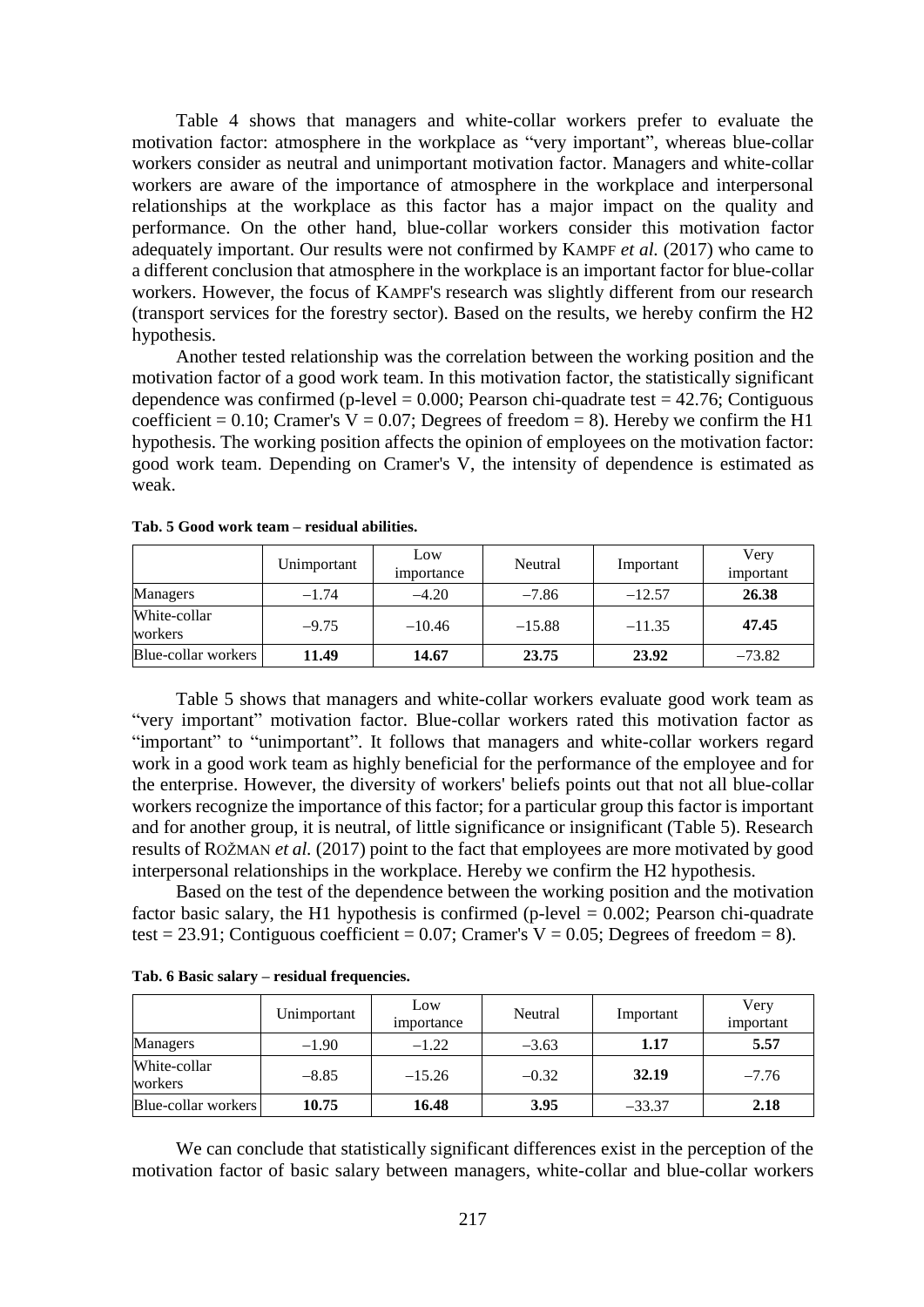(Table 6). Contingency size is being evaluated according to the contingency Coefficient or Cramer's V. The Cramer's V value occurs in the range 0 - 0.3, therefore the dependence is considered as weak.

While managers and white-collar workers rated basic salary as "important" to "very important" motivation factor, blue-collar workers rated this factor as of "neutral significance" (Table 6). We assume that the basic salary for managers and white-collar workers represents their social status and therefore it is very important for them. However, at present, the basic salary is rising for blue-colllar workers who are satisfied with it and do not expect its further growth in the near future. Therefore, blue-collar workers consider basic salary to be irrelevant to neutral. It is a surprising finding, because, according to DOBRE (2013), the salary represents an important motivation factor in manufacturing enterprises. According to ANDRONICEAN (2011), salary represents an important motivation factor in large enterprises. According to the research results of ZÁVADSKÝ *et al.* (2015), basic salary was the most important motivation factor in time after the economic crisis. According to the Statistical Office of the Slovak Republic (http://statdat.statistics.sk), a low unemployment rate (8.1%) is currently occurring (1st - 4th quarter of 2017) followed by the rise in salaries, which meets the basic needs of some groups of employees (https://podnikam.webnoviny.sk). The H2 hypotheis was not confirmed.

At 5% significance level, statistically significant relationship between the working position and the motivation factor: supervisor's approach was not confirmed (p-level = 0.073; Pearson chi-quadrate test = 14.37; Contiguous coefficient = 0.06; Cramer's  $V = 0.04$ ; Degrees of freedom  $= 8$ ). All three groups of employees perceive this factor similarly and it is equally important to them. The hypothesis H1 has not confirmed.

From the results of the test of contingency between the working position and the motivation factor, fair appraisal system shows that on the basis of the p-value, the hypothesis H1 was confirmed (p-level =  $0.073$ ; Pearson chi-quadrate test = 14.37; Contiguous coefficient = 0.06; Cramer's  $V = 0.04$ ; Degrees of freedom = 8). Statistically significant differences exist in the perception of motivation factor fair appraisal system among managers, white-collar workers and blue-collar workers. On the basis of Cramer's V, we can sum up there is a weak dependence among the analysed items.

|                         | Unimportant | Low<br>importance | Neutral | Important | Very<br>important |
|-------------------------|-------------|-------------------|---------|-----------|-------------------|
| Managers                | $-2.80$     | $-1.97$           | $-6.38$ | $-2.62$   | 13.76             |
| White-collar<br>workers | $-4.78$     | $-14.67$          | $-6.63$ | 31.53     | $-5.45$           |
| Blue-collar workers     | 7.58        | 16.64             | 13.01   | $-28.91$  | $-8.31$           |

**Tab. 7 Fair appraisal system – residual frequencies.**

Table 7 shows residual motivation factor: fair appraisal system, which proves that managers ranked the motivation factor: fair appraisal system to be "very important". Whitecollar workers rated this factor as "important", and blue-collar workers as "neutral" and of "low importance". For managers and white-collar workers, fair appraisal system is rated important to very important. In furniture-based enterprises, blue-collar workers are paid on the basis of standards and therefore there are no significant differences in the fairness of evaluation as blue-collar workers are aware of performance/evaluation ratio. Based on residual numbers, the H2 hypothesis was not confirmed.

The research results point out that the most important motivation factor in all working position was the motivation factor: basic salary. In this, our results were in accordance with ANITHA (2014) who considers the basic salary to be one of the factors motivating employees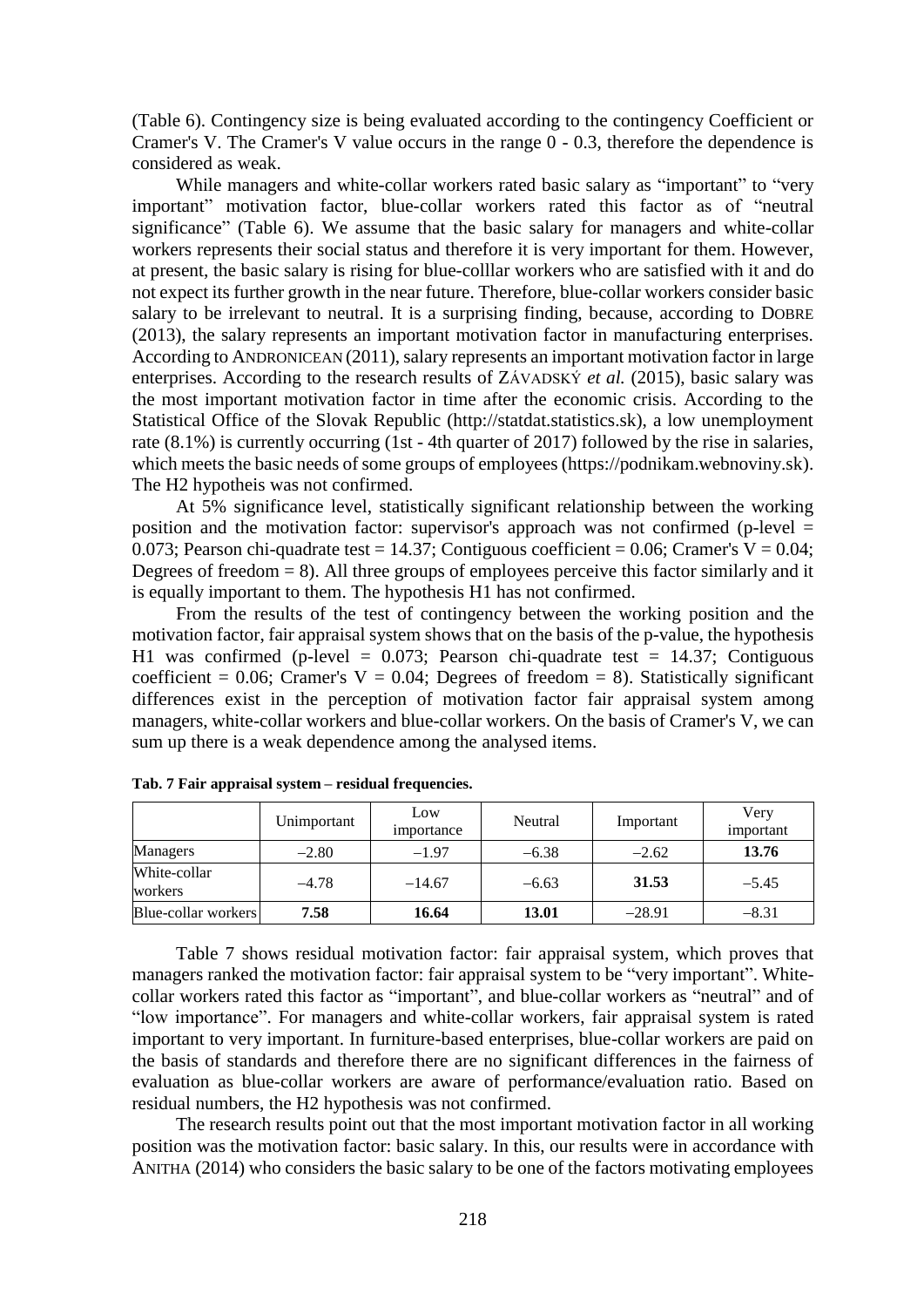to perform. Basic salary, job security and financial rewards were the most important motivation factors for HITKA and SIROTIAKOVÁ (2011). Similar results were presented by DOBRE (2013), according to whom, financial rewards help to maintain and motivate individuals to perform better, especially employees in manufacturing businesses.

Managers usually assume that their employees are mostly motivated by finance and often are not aware of the fact that there are other motivation factors that are even more important to employees. Our research proved that except for basic salary, managers and white-collar workers are motivated by atmosphere in the workplace, good work team and fair appraisal system. WANG (2016), PARSONS and BROADBRIDGE (2006) agree that trust and focus on interpersonal relations are key motivation factors for managers. In our research, we confirmed the existence of a dependency between job position and motivation factors examined. Therefore, we can conclude that the working position statistically significantly influences employees' evaluation of the importance of the analyzed motivation factors.

Blue-collar workers put emphasis on motivation factors such as basic salary, supervisor's approach, and fair appraisal system. Similar results are presented by ANITHA (2014). According to the author, the work environment, team work and cooperative relationships are motivation factors that increase employee motivation. The IMHOF (2003) research results show that the key motivation factors are healthy working conditions, career opportunities, supportive boss, unambiguous and definite goals, competitive compensation, stable work placement, interesting job, high prestige, good performance evaluation, peaceful private life, competent leadership, appreciation, participation in decision-making and fringe benefits.

Based on the research results, we conclude that motivation factors of managers and white-collar workers have a similar structure; on the other hand, the motivation factors of the blue-collar workers are different. TELLA *et al.* (2007) agrees with these results, stating there is little difference between motivating needs of managers and other employees. Given the diversity of needs, motivation should be carefully managed and balanced to avoid potential stress. Overloading and working pressure can threaten the internal motivation of employees, given the fact everyone is in a way exceptional in terms of his or her characteristics, behaviour in the working team and various personal characteristics (VAN YPEREN *et al.* 2016, HUANG 2010).

#### **CONCLUSION**

The research was aimed at verifying the existence of differences in the perception of the level of motivation among managers, white-collar and blue-collar workers. The research was conducted in furniture companies operating in Slovakia in the years 2015 and 2016. The results of the research show that managers and white-collar workers consider the same motivation factors (good work team, atmosphere in the workplace, and basic salary) as the most important. Blue-collar workers put emphasis on motivation factors such as basic salary, supervisor's approach, and fair appraisal system. The research results further confirmed the existence of statistically significant differences in perceptions of motivation among managers, white-collar workers and blue-collar workers, in motivation factors such as atmosphere in the workplace, good work team, basic salary and fair appraisal system. Unlike blue-collar workers, managers and white-collar workers prefer similar motivation factors atmosphere in the workplace and good work team.

With regard to the results of the analyses, we recommend furniture companies operating in Slovakia to create motivation programs, containing motivation factors common to both groups of employees (in this case for managers and the white-collar workers). The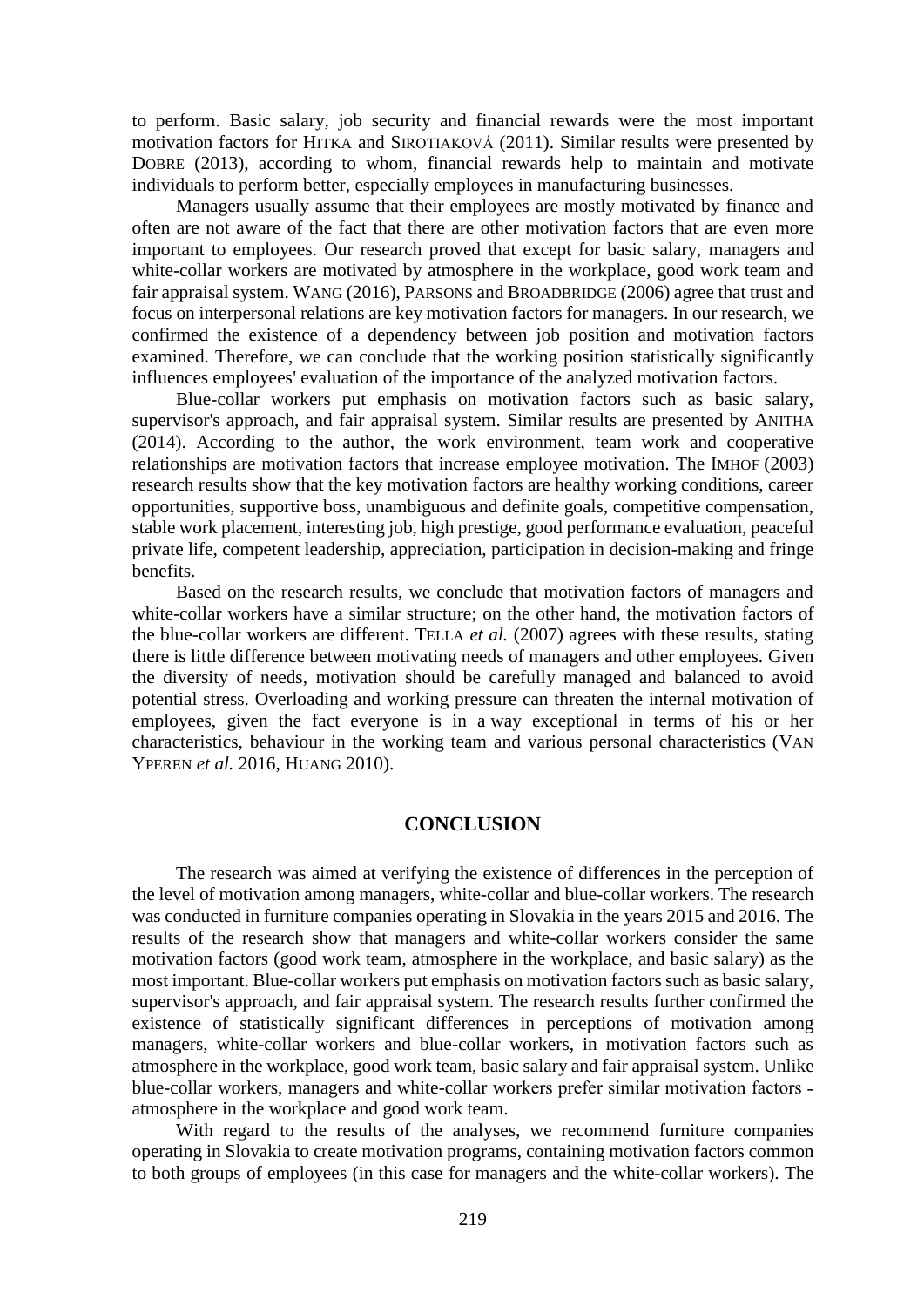results show that workers prefer other motivation factors than managers and white-collar workers. We recommend the motivation programs for workers to focus on motivation factors such as basic salary, supervisor's approach and fair system of rewards. Also, it is advisable to retake the research in the level of motivation in furniture companies in Slovakia as employee preferences may change over time.

The results of analyses confirmed that one's working position affects the level of motivation and thus when creating motivation programmes, it is necessary to take into account the employees' working position. A well-designed motivation program can help a company to achieve more satisfied employees performing qualitatively better. Consequently, higher and better employee performance will lead to a better performance of the whole company.

#### **REFERENCES**

ALMACIK Ü., ALNMACIK E., AKCIN K., ERAT S. 2012. Relationships Between Career Motivation, Affective Commitment and Job Satisfaction. In Procedia-Social and Behavioral Sciences, 2012, 58: 355–362.

ANDRONICEANU A. 2011. Motivation of the Human Resources for a Sustainable Organizational Development. In Economia. Seria Management, 2011, 14(2): 425–438.

ANITHA J. 2014. Determinants of employee engagement and the impact on employee performance. International Journal of Productivity and Performance Management, 2014, 63(3): 308–323.

BELLÉ, N., CANTARELLI, P. 2018. The role of motivation and leadership in public employees' job preferences: Evidence from two discrete choice experiments. International Public Management Journal, 2018, 1–22.

BROWN J. 2015. Home from Home? Locational Choices of International "Creative Class" Workes. In European Planning Studies, 2015, 23(12): 2336–2355.

CHAN, K. Y., HO, M. H. R., KENNEDY, J. C., UY, M. A., KANG, B. N. Y., CHERNYSHENKO, O. S., YU, K. T. 2017. Who wants to be an intrapreneur? Relations between employees' entrepreneurial, professional, and leadership career motivations and intrapreneurial motivation in organizations. Frontiers in Psychology, 2017, 8(NOV): 2041.

CHEN, C. A., CHEN, D. Y., XU, C. 2018. Applying self-determination theory to understand public employee's motivation for a public service career: An East Asian case (Taiwan). Public Performance and Management Review, 2018, 41(2): 365–389.

DAMIJ N., LEVNAJIĆ Z., SKRT V., SUKLAN J. 2015. What Motivates Us for Work? Intricate Web of Factors bevond Money and Prestige. In PloS one, 2015, 10(7): 15–26.

DAR A. T., BASHIR M., GHAZANFAR F. 2014. Mediating Role of Employee Motivation in Relationship to Post-Selection HRM Practices and Organizational Performance. In International Review of Management and Marketing, 2014, 4(3): 224–238.

DOBRE O. I. 2013. Employee motivation and organizational performance. In Review of Applied Socio-Economic Reserach, 2013, 5(1): 53–60.

FAKHRUTDINOVA E., KOLESNIKOVA J., YURIEVA O., KAMASHEVA A. 2013. The commercialization of intangible assets in the information society. World Applied Sciences Journal, 2013, 27: 82–86.

GUAN, Y., J[IANG](https://www.scopus.com/authid/detail.uri?origin=resultslist&authorId=56373025900&zone=), P., W[ANG](https://www.scopus.com/authid/detail.uri?origin=resultslist&authorId=55836905200&zone=), Z., MO, [Z.,](https://www.scopus.com/authid/detail.uri?origin=resultslist&authorId=56606754200&zone=) Z[HU](https://www.scopus.com/authid/detail.uri?origin=resultslist&authorId=56245327100&zone=), F. 2017. [Self-Referent and Other-referent career](https://www.scopus.com/record/display.uri?eid=2-s2.0-85028648306&origin=resultslist&sort=plf-f&src=s&st1=employee+motivation&nlo=&nlr=&nls=&sid=81cde3c0a8752a8445493f754c83a401&sot=b&sdt=b&sl=26&s=TITLE%28employee+motivation%29&relpos=27&citeCnt=0&searchTerm=)  [successes, career satisfaction, and turnover intention among Chinese employees: The role of](https://www.scopus.com/record/display.uri?eid=2-s2.0-85028648306&origin=resultslist&sort=plf-f&src=s&st1=employee+motivation&nlo=&nlr=&nls=&sid=81cde3c0a8752a8445493f754c83a401&sot=b&sdt=b&sl=26&s=TITLE%28employee+motivation%29&relpos=27&citeCnt=0&searchTerm=)  [achievement motivation.](https://www.scopus.com/record/display.uri?eid=2-s2.0-85028648306&origin=resultslist&sort=plf-f&src=s&st1=employee+motivation&nlo=&nlr=&nls=&sid=81cde3c0a8752a8445493f754c83a401&sot=b&sdt=b&sl=26&s=TITLE%28employee+motivation%29&relpos=27&citeCnt=0&searchTerm=) Jou[rnal of Career Development,](https://www.scopus.com/sourceid/14420?origin=resultslist) 2017, 44(5): 379–393.

HITKA M., RAJNOHA R. 2003. Balanced Scorecard and analysis of workers´ motivation in manufacturing company. Drvna industrija, 2003, 54(2): 93–99.

HITKA M., SEDMÁK R., ALÁC P., GRLADINOVIC T. 2005. Establishment of motivation programs for workers in manufacturing companies using the cluster analysis. Drvna industria, 2005, 56(1): 21–28. HITKA M., SIROTIAKOVÁ M. 2011. The impact of economic crisis on the change in motivation of furniture company employees – Case study. Drewno, 2011, 185: 119–126.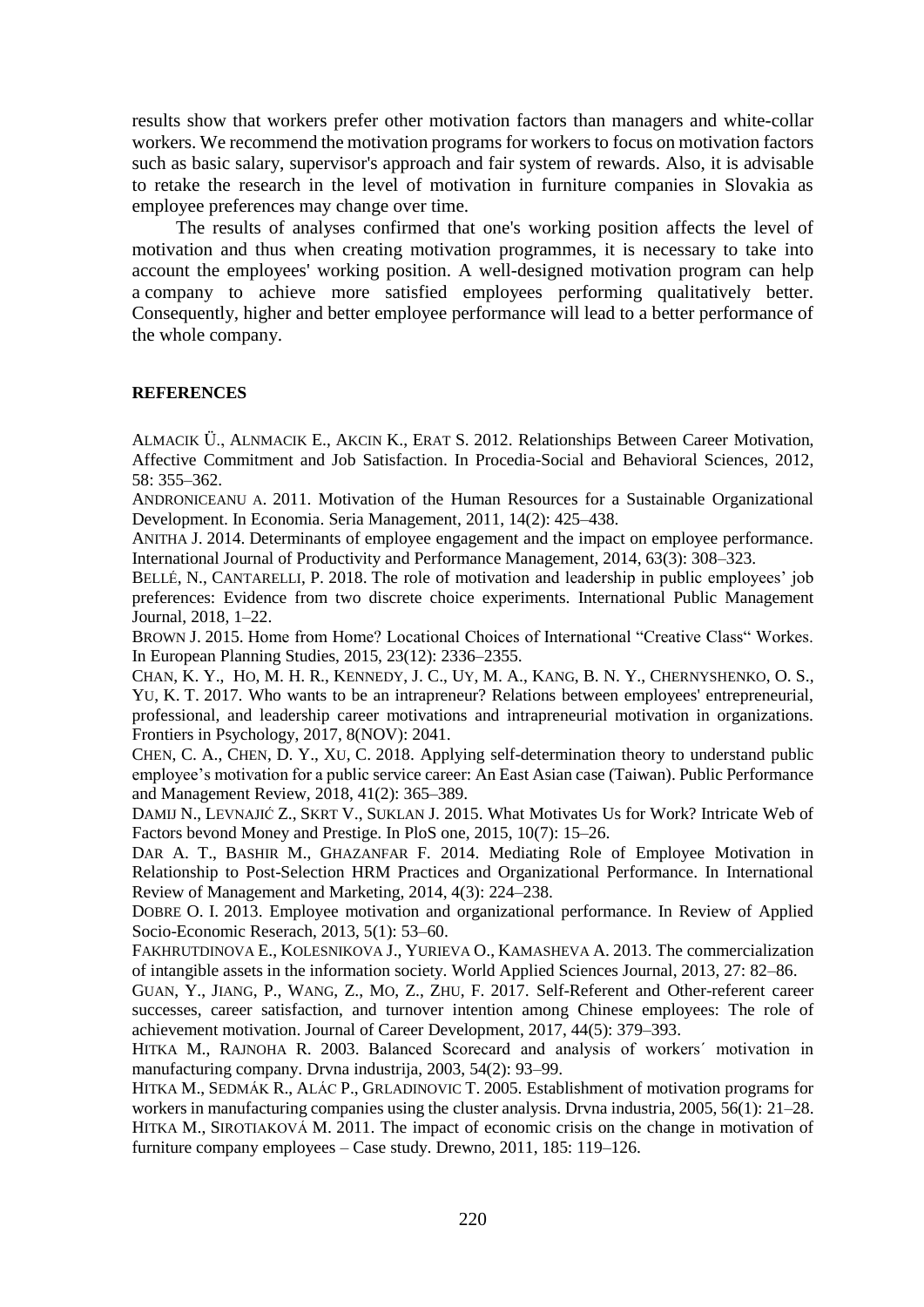HITKA M., STACHOVÁ K., BALÁŽOVÁ Ž., STACHO Z. 2015. Differences in Employee Motivation at Slovak Primary Schools in Rural and Urban Areas. In International Education Studies, 2015, 8(5): 33–42.

HUANG W. H. D., HAN S. H., PARK U. Y., SEO J. J. 2010. Managing Employees' Motivation, Cognition, and Performance in Virtual Workplaces. In Advances in Developing Human Resources, 2010, 12(6): 700–714.

IMHOF E. 2003. Comparing occupational and gender differences on motivational structure. Periodica polytechnica, 2003, 11(2): 237–247.

J[ELAČIĆ](https://www.scopus.com/authid/detail.uri?authorId=6508088395&eid=2-s2.0-77954632709), D., M[ATOVÁ](https://www.scopus.com/authid/detail.uri?authorId=36172289700&eid=2-s2.0-77954632709), H., B[IČANIĆ](https://www.scopus.com/authid/detail.uri?authorId=35335887200&eid=2-s2.0-77954632709), K. 2010. Perception of corporate identity in croatian and slovakian wood processing and furniture manufacturing companies. Drvna Industrija, 2010, 61(2): 103-110.

KAMASHEVA A. V., VALEEV E. R., YAGUDIN R. K. H., MAKSIMOVA K. R. 2015. Usage of Gamification Theory for Increase Motivation of Employees. Mediterranean Journal of Social Sciences, 2015, 6: 77–80.

KAMPF R. KAMPF R. 2005. Personal Outsourcing and Controlling. Žilina: University of Žilina.

KAMPF, R., LORINCOVÁ, S., KAPUSTINA, L. M., LIŽBETINOVÁ, L. 2017. Motivation level and its comparison between senior managers and blue-collar workers in small and medium-sized transport enterprises. Communications - Scientific Letters of the University of Zilina, 2017, 19(4): 43–49.

KOCMAN, A., WEBER, G. 2018. Job satisfaction, quality of work life and work motivation in employees with intellectual disability: A systematic review. [Journal of Applied Research in](https://www.scopus.com/sourceid/16247?origin=resultslist)  [Intellectual Disabilities,](https://www.scopus.com/sourceid/16247?origin=resultslist) 2018, 31(1), 1–22.

KUCHARCIKOVA A., KONUSIKOVA L., TOKARCIKOVA E. 2016. Approaches to the quantification of the human capital efficiency in enterprises. Komunikacie, 2016, 18(1a): 49–54.

KUCHARČÍKOVÁ. A., GUTTENOVÁ, D., VOJTEKOVÁ, M. 2015. FDI in automotive and Slovakia economy. Transport Means - Proceedings of the International Conference, 2015, 169–176.

KUMAR T. K. V. 2017. Factors impacting job satisfaction among police personnel in India. In International Criminal Justice Review, 2017, 27(2): 126–148.

LIŽBETINOVÁ, L., HITKA, M., LI, C., CAHA, Z. 2017. Motivation of employees of transport and logistics companies in the Czech Republic and in a Selected Region of the PRC. MATEC Web of Conference, 2017, 13.

LOPEZ-VALEIRAS, E., GOMEZ-CONDE, J., LUNKES, R. J. 2018. Employee reactions to the use of management control systems in hospitals: motivation vs. threat. Gaceta Sanitaria, 2018, 32(2): 129– 134.

MA, Z., WNAG, T. 2017. Empirical analysis of enterprise marketing strategy and employee motivation performance based on social responsibility perspective. Boletin Tecnico/Technical Bulletin, 2017, 55(10), 11–19.

MOREIRA M., TJAHJONO B. 2015. Applying performance measures to support decision- making in supply chain operations: a case of beverage industry. International Journal of Production Research, 2015, 54(8): 2345–2365.

MYINT S. S., LEAMPRECHA N., POONCHAROEN N., RURKWARARUK W. 2016. An Analysis of Employee Satisfaction of Private Banks in Myanmar. In International Business Management, 2016, 10: 101–114.

MYŠKOVÁ R. 2001. Vliv lidského faktoru na výkonnost podniku. In Scientific Papers of the University of Pardubice, 2001, 6: 75–79.

M[YŠKOVÁ](https://www.scopus.com/authid/detail.uri?authorId=29467621200&eid=2-s2.0-84988484807), R., H[ITKA](https://www.scopus.com/authid/detail.uri?authorId=16204917700&eid=2-s2.0-84988484807), M., L[ORINCOVÁ](https://www.scopus.com/authid/detail.uri?authorId=56716495100&eid=2-s2.0-84988484807), S., B[ALÁŽOVÁ](https://www.scopus.com/authid/detail.uri?authorId=56095307500&eid=2-s2.0-84988484807), Ž. 2016. Regional motivation differences of service sector employees in urban and rural areas in Slovakia. Scientific Papers of the University of Pardubice, Series D: Faculty of Economics and Administration, 2016, 23(37): 118–130.

NOBRE, F., WALKER, D., HARRIS, R. 2011. Technological Managerial and Organizational Core Competences. Business Scince Reference Publishing, IGI Global, USA, 34–136.

PALUŠ, H., PAROBEK, J., VLOSKY, R. P., MOTIK, D., OBLAK, L., JOŠT, M., GLAVONJIĆ, B., DUDÍK, R.,WANAT,L. 2018. The status of chain-of-custody certification in the countries of Central and South Europe. European Journal of Wood and Wood Products, 2018, 76(2): 699–710.

PAROBEK J., PALUŠ H., LOUČANOVÁ E., KALAMÁROVÁ M., GLAVONIĆ B. 2016. Competitiveness of Central European Countries in the EU Forest Products Market with the Emphasis on Slovakia. In Acta Facultatis Xylologiae Zvolen, 2016, 58(1): 125−136.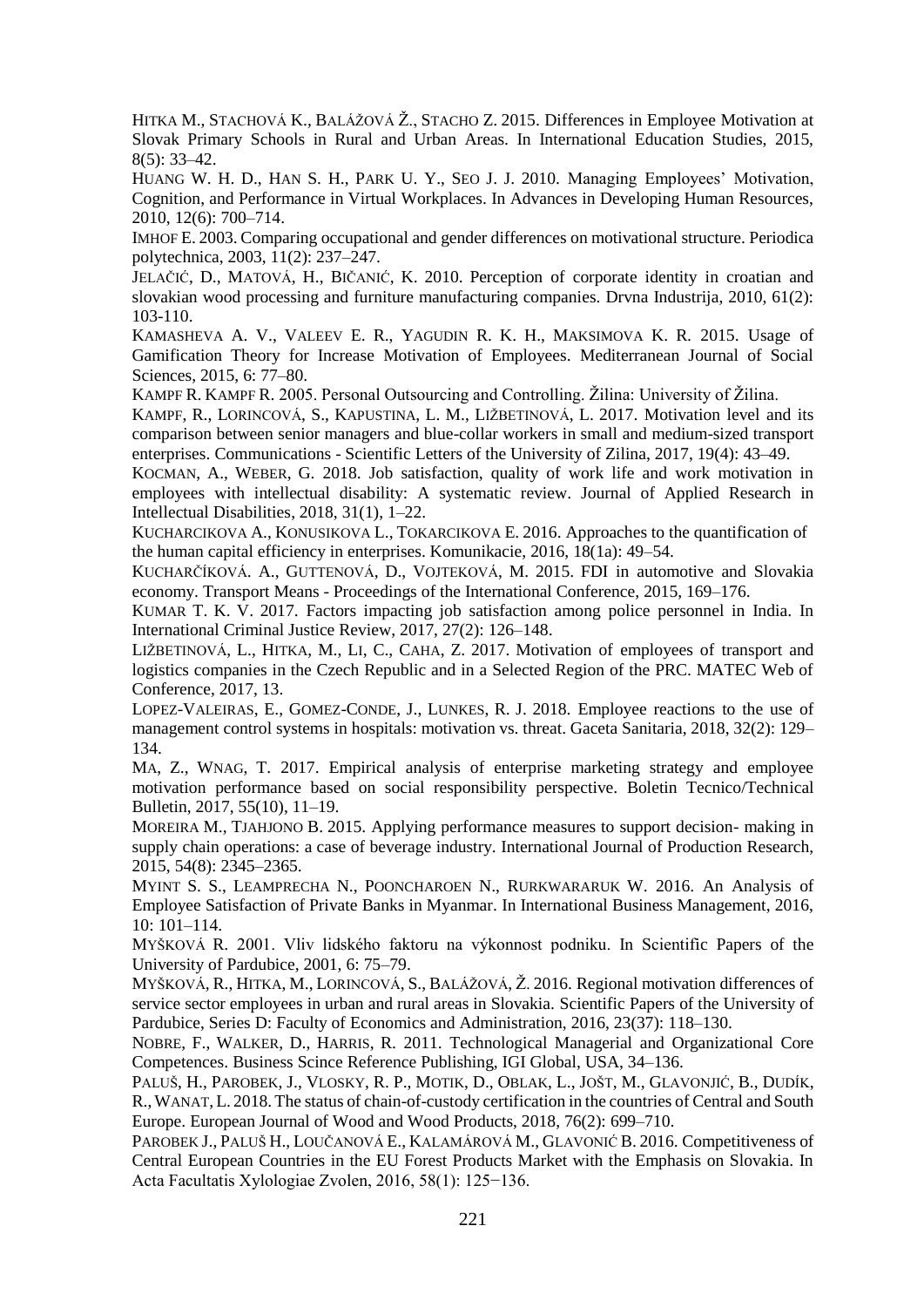PARSONS E., BROADBRIDGE A. 2006. Job motivation and satisfaction. In Journal of Retailing and Consumer Services, 2006, 13(2): 121–131.

Podnikam.sk. 2017. Priemerná mzda na Slovensku v roku 2017. online]. Document Version 2017/11/157 [cit. 2018-03-23]. Available online: [<https://podnikam.webnoviny.sk/priemerna-mzda](https://podnikam.webnoviny.sk/priemerna-mzda-na-slovensku/)[na-slovensku/>](https://podnikam.webnoviny.sk/priemerna-mzda-na-slovensku/).

QAYYUM A. 2012. An Empirical Analysis of Employee Motivation and the Role of Demographics. In Global Business & Management Research, 2012, 4(1): 1–14.

RAHMAN, F., ADENAN, PUJIANTI, N., WULANDARI, A., LAILY, N., SITI AINA, P.W., FARID ILHAM, M. 2018. The influence of leadership, experience of work, and motivation to performance of nursing employees personnel in Banjarmasin. Indian Journal of Public Health Research and Development, 2018, 9(1): 26–30.

RAJASEKAR, D., PREMKUMAR, R. 2017. A study on motivation level of employees in automobile industry. International Journal of Mechanical Engineering and Technology, 2017, 8(12): 744–749.

RENARD, M., SNELGAR,R.J. 2018. Can non-profit employees' internal desires to work be quantified? Validating the Intrinsic Work Motivation Scale. [South African Journal of Psychology,](https://www.scopus.com/sourceid/15270?origin=resultslist) 2018, 48(1): 48–60.

ROŽMAN, M., TREVEN, S., CANCER, V. 2017. Motivation and satisfaction of employees in the workplace. Business Systems Research, 2017, 8(2): 14–25.

SÁNCHEZ-SELLERO, M. C., SÁNCHEZ-SELLERO, P., CRUZ-GONZÁLEZ, M. M., SÁNCHEZ-SELLERO, F. J. 2014. Organizational characteristics in the labour satisfaction in Spain. RAE- Revista de Administração de Empresas, 2014, 54(5): 537–547.

SELVARAJAN, T.T., SINGH, B., SOLANSKY, S. 2018. Performance appraisal fairness, leader member exchange and motivation to improve performance: A study of US and Mexican employees. Journal of Business Research, 2018, 85: 142–154.

SHEEHAN C., DE CIERI H., COOPER B., SHEA T. 2016. Strategic implications of HR role management in a dynamic environment. In Personnel Review, 2016, 45(2): 353–373.

SHERIF M. Z. M., NIMRAN U., PRASETYA A. 2014. The Role of Motivation in Human Resources Management. In IOSR Journal of Business and Management, 2014, 16(8): 27–36.

ŠIPOŠOVA, M., KOSTRUB, D. 2015. A Qualitative Research Paradigm - a tool to enhance the development of pedagogical science and interpersonal understanding in the field of human behavior. Komunikacja w edukacji : język w komunikacji 3, 2015, 3: 197–206.

STADNICKA, D., SAKANO, K. 2017. Employees motivation and openness for continuous improvement: Comparative study in Polish and Japanese companies. Management and Production Engineering Review, 2017, 8(3): 70–86.

STANISIC N., GUERRA M. 2010. Serbian Employees Work Motivation Research Done on Specific Sample. In Singidunum Scientific, 2010, 7(1): 180–188.

Štatistický úrad Slovenskej republiky. 2018. Nezamestnanosť podľa Výberového zisťovania pracovných síl. [online]. Document Version 2018/03/07 [cit. 2018-03-23]. Available online: [<http://statdat.statistics.sk/cognosext/cgi-](http://statdat.statistics.sk/cognosext/cgi-bin/cognos.cgi?b_action=cognosViewer&ui.action=run&ui.object=storeID%28%22i1B9591A65AE64F7F874CD613E9F31C42%22%29&ui.name=Nezamestnanos%C5%A5%20pod%C4%BEa%20V%C3%BDberov%C3%A9ho%20zis%C5%A5ovania%20pracovn%C3%BDch%20s%C3%ADl%20%5bpr0101qs%5d&run.outputFormat=&run.prompt=true&cv.header=false&ui.backURL=%2Fcognosext%2Fcps4%2Fportlets%2Fcommon%2Fclose.html&run.outputLocale=sk)

[bin/cognos.cgi?b\\_action=cognosViewer&ui.action=run&ui.object=storeID%28%22i1B9591A65A](http://statdat.statistics.sk/cognosext/cgi-bin/cognos.cgi?b_action=cognosViewer&ui.action=run&ui.object=storeID%28%22i1B9591A65AE64F7F874CD613E9F31C42%22%29&ui.name=Nezamestnanos%C5%A5%20pod%C4%BEa%20V%C3%BDberov%C3%A9ho%20zis%C5%A5ovania%20pracovn%C3%BDch%20s%C3%ADl%20%5bpr0101qs%5d&run.outputFormat=&run.prompt=true&cv.header=false&ui.backURL=%2Fcognosext%2Fcps4%2Fportlets%2Fcommon%2Fclose.html&run.outputLocale=sk) [E64F7F874CD613E9F31C42%22%29&ui.name=Nezamestnanos%C5%A5%20pod%C4%BEa%2](http://statdat.statistics.sk/cognosext/cgi-bin/cognos.cgi?b_action=cognosViewer&ui.action=run&ui.object=storeID%28%22i1B9591A65AE64F7F874CD613E9F31C42%22%29&ui.name=Nezamestnanos%C5%A5%20pod%C4%BEa%20V%C3%BDberov%C3%A9ho%20zis%C5%A5ovania%20pracovn%C3%BDch%20s%C3%ADl%20%5bpr0101qs%5d&run.outputFormat=&run.prompt=true&cv.header=false&ui.backURL=%2Fcognosext%2Fcps4%2Fportlets%2Fcommon%2Fclose.html&run.outputLocale=sk) [0V%C3%BDberov%C3%A9ho%20zis%C5%A5ovania%20pracovn%C3%BDch%20s%C3%ADl](http://statdat.statistics.sk/cognosext/cgi-bin/cognos.cgi?b_action=cognosViewer&ui.action=run&ui.object=storeID%28%22i1B9591A65AE64F7F874CD613E9F31C42%22%29&ui.name=Nezamestnanos%C5%A5%20pod%C4%BEa%20V%C3%BDberov%C3%A9ho%20zis%C5%A5ovania%20pracovn%C3%BDch%20s%C3%ADl%20%5bpr0101qs%5d&run.outputFormat=&run.prompt=true&cv.header=false&ui.backURL=%2Fcognosext%2Fcps4%2Fportlets%2Fcommon%2Fclose.html&run.outputLocale=sk) [%20\[pr0101qs\]&run.outputFormat=&run.prompt=true&cv.header=false&ui.backURL=%2Fcogno](http://statdat.statistics.sk/cognosext/cgi-bin/cognos.cgi?b_action=cognosViewer&ui.action=run&ui.object=storeID%28%22i1B9591A65AE64F7F874CD613E9F31C42%22%29&ui.name=Nezamestnanos%C5%A5%20pod%C4%BEa%20V%C3%BDberov%C3%A9ho%20zis%C5%A5ovania%20pracovn%C3%BDch%20s%C3%ADl%20%5bpr0101qs%5d&run.outputFormat=&run.prompt=true&cv.header=false&ui.backURL=%2Fcognosext%2Fcps4%2Fportlets%2Fcommon%2Fclose.html&run.outputLocale=sk) [sext%2Fcps4%2Fportlets%2Fcommon%2Fclose.html&run.outputLocale=sk>](http://statdat.statistics.sk/cognosext/cgi-bin/cognos.cgi?b_action=cognosViewer&ui.action=run&ui.object=storeID%28%22i1B9591A65AE64F7F874CD613E9F31C42%22%29&ui.name=Nezamestnanos%C5%A5%20pod%C4%BEa%20V%C3%BDberov%C3%A9ho%20zis%C5%A5ovania%20pracovn%C3%BDch%20s%C3%ADl%20%5bpr0101qs%5d&run.outputFormat=&run.prompt=true&cv.header=false&ui.backURL=%2Fcognosext%2Fcps4%2Fportlets%2Fcommon%2Fclose.html&run.outputLocale=sk).

STURMAN M. C., FORD R. 2015. Motivating your staff to provide outstanding service. Hoboken, NJ, USA: John Wiley & Sons, Inc.

TELLA A., AYENI C. O., POPOOLA S. O. 2007. Work Motivation, Job Satisfaction, and Organisational Commitment of Library Personnel in Academic and Research Libraries in Oyo State, Nigeria. In Library Philosophy and Practice, 2007, 16(4).

VAN YPEREN N. W., WŐTLER B., DE JONGE K. M. 2016. Workes' intrisic work motivation when job demands are high. Computers in Human Behavior, 2016, 60(2): 179–184.

VANÍČKOVÁ R. 2015. Corporate personnel policy and personnel strategy. Klaipėda: Klaipėda University.